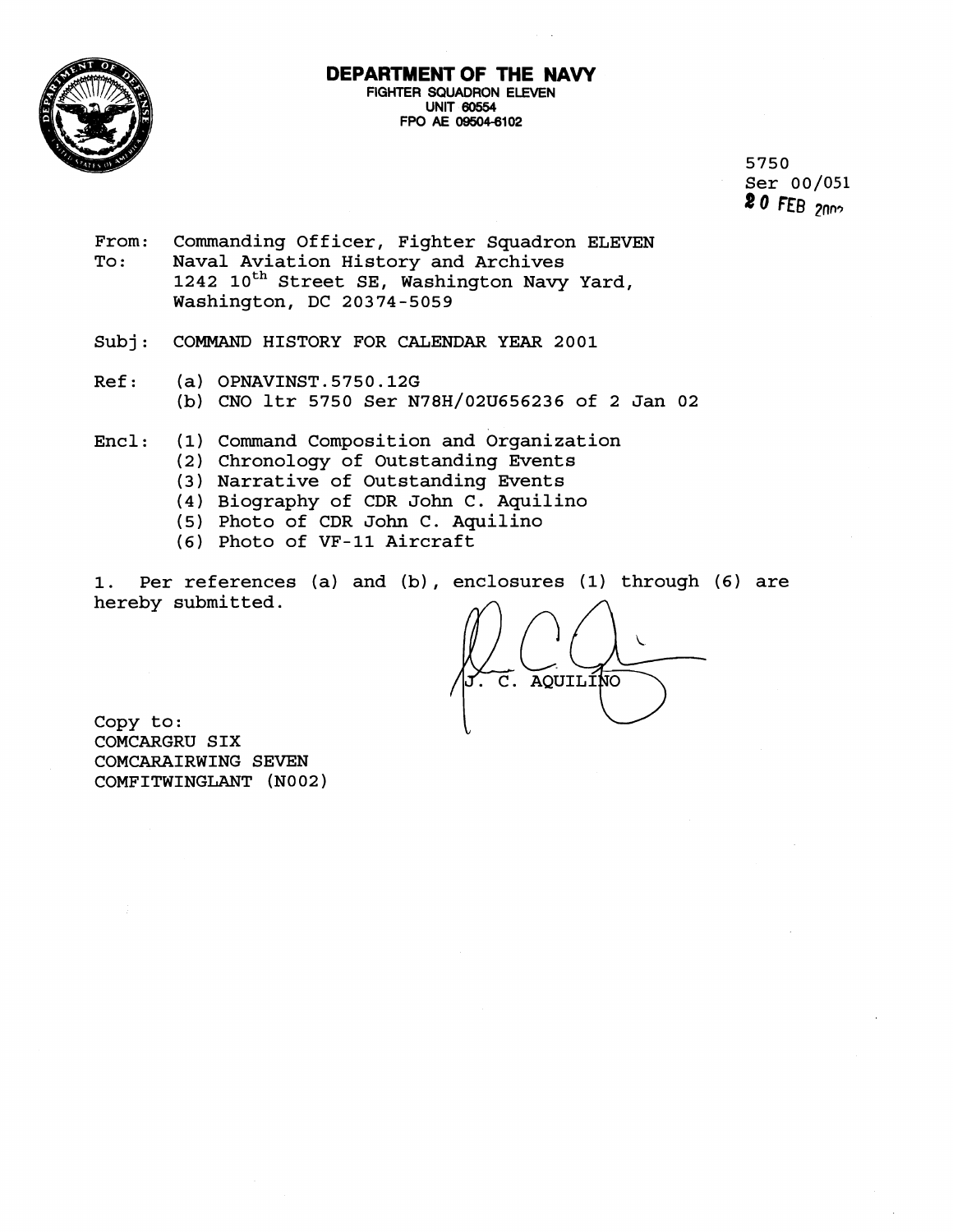## COMMAND COMPOSITION **AND** ORGANIZATION

COMMANDING OFFICER CDR John C. Aquilino

EXECUTIVE OFFICER CDR Leif E. Lagergren

LOCATION OF COMMAND Naval Air Station Oceana Virginia Beach, Virginia

ADMINISTRATIVE CONTROL ASHORE Commander, Carrier Air Wing SEVEN Commander, Fighter Wing, U.S. Atlantic Fleet Commander, Naval Air Force, U.S. Atlantic Fleet

OPERATIONAL CONTROL AFLOAT Commander, Carrier Air Wing SEVEN Commander, Carrier Group SIX

AIRCRAFT F-14B Tomcat Tail Code "AG"

CARRIER ASSIGNMENTS USS JOHN F KENNEDY (CV-67) Homeported at Naval Station, Mayport, Florida

MISSION Fleet Air Superiority and Power Projection Missions, including: Combat Air Patrol, Air Intercept, Maritime Air Superiority, Strike, Strike Escort, Forward Air Control (Airborne), Close Air Support and Combat Search and Rescue.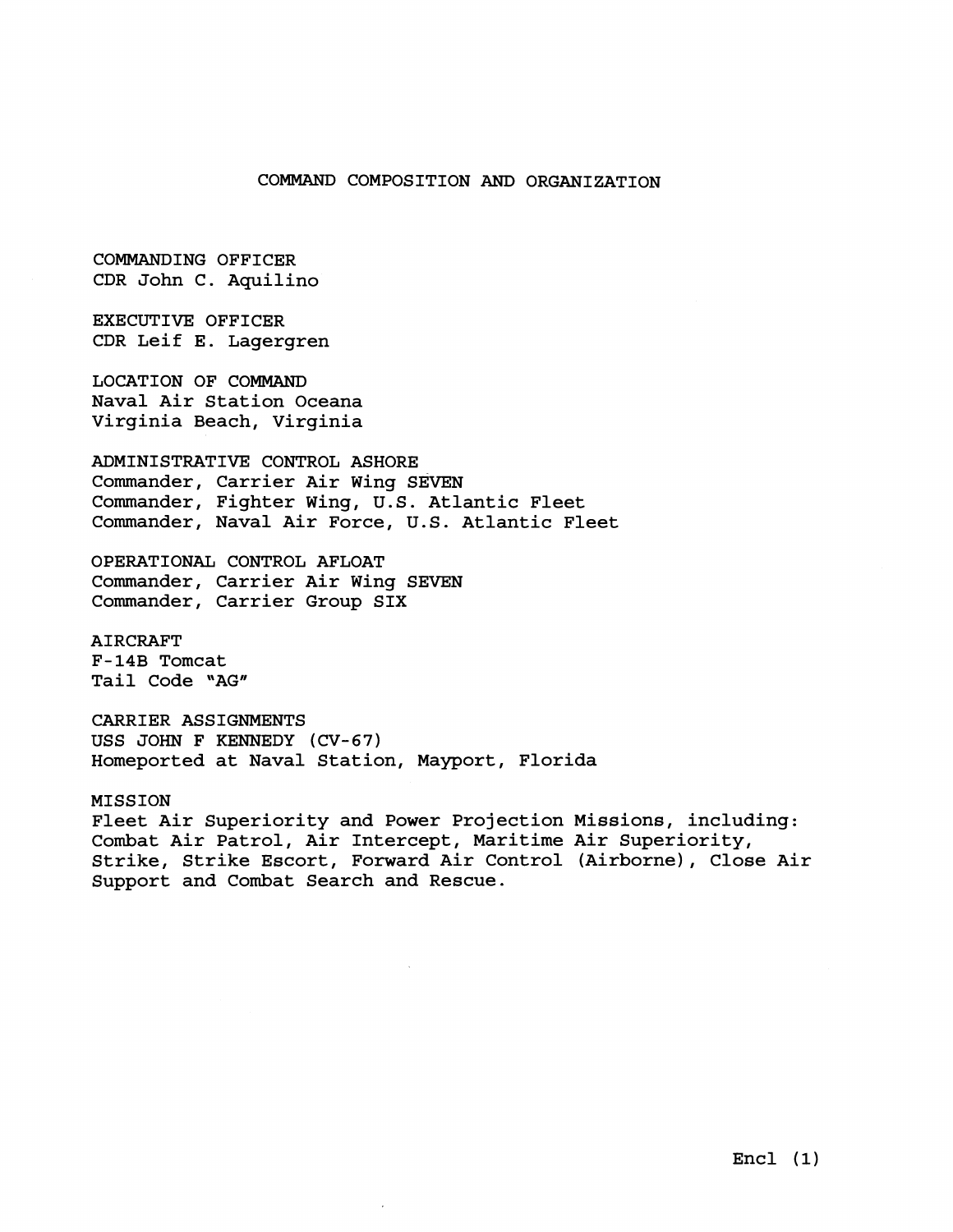## CHRONOLOGY OF OUTSTANDING EVENTS

| <b>JANUARY</b><br>$01 - 07$                             | Holiday Leave Period                                                                                                         |
|---------------------------------------------------------|------------------------------------------------------------------------------------------------------------------------------|
| <b>FEBRUARY</b><br>$01 - 14$<br>10 <sub>1</sub>         | FAC(A) Detachment NAS El Centro<br>First Fleet F-14 squadron to drop Joint Direct Attack<br>Munitions (JDAM), NAS China Lake |
| MARCH<br>$05 - 12$                                      | Deck Certification for USS JOHN F. KENNEDY (CV 67)                                                                           |
| APRIL<br>$15 - 31$                                      | A/A Strike Fighter Advanced Readiness Program (SFARP)                                                                        |
| <b>MAY</b><br>$01 - 09$                                 | $A/A$ SFARP                                                                                                                  |
| <b>JUNE</b><br>$04 - 15$                                | A/G SFARP, NAS Fallon                                                                                                        |
| <b>JULY</b><br>$10 - 23$                                | Tailored Ship's Training Activity (TSTA)                                                                                     |
| <b>AUGUST</b><br>06<br>10 <sub>1</sub>                  | Fly Over of NFL Hall of Fame Game, Canton, Ohio<br>Change of Command: CDR John Aquilino relieves CDR<br>Milton Abner         |
| <b>SEPTEMBER</b><br>$11 - 20$<br>$12 - 20$<br>$20 - 30$ | Deployed in Support of Operation NOBLE EAGLE<br>TSTA II/III<br><b>COMPTUEX</b>                                               |
| <b>OCTOBER</b><br>$01 - 20$                             | <b>COMPTUEX</b>                                                                                                              |
| <b>NOVEMBER</b><br>$22 - 25$<br>$26 - 30$               | Air wing Fallon<br>Thanksgiving Holiday Leave Period                                                                         |
| <b>DECEMBER</b><br>$01 - 19$                            | Air wing Fallon                                                                                                              |

 $\sim$ 

20-31 Holiday Leave Period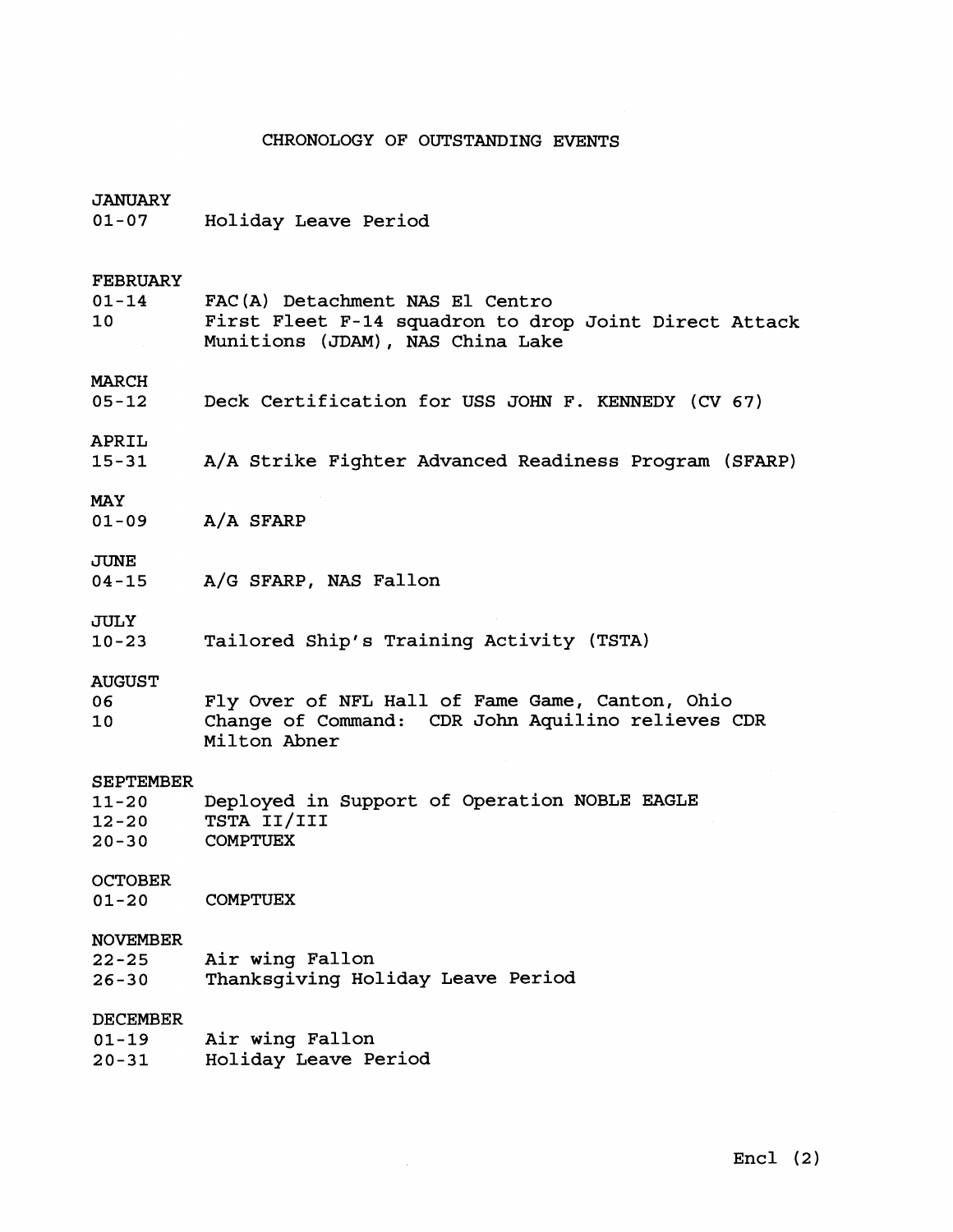## NARRATIVE OF OUTSTANDING EVENTS

 he events that took place in September made the year 2001 a year that no one will soon forget. Fighter Squadron ELEVEN's involvement in the events following September 11<sup>th</sup> made the year of long and demanding workups seem a minor price to pay to be ready to support our country. On September  $11<sup>th</sup>$  VF-11 was tasked to launch ten aircraft to the USS JOHN F KENNEDY (CV 67) in support of Operation NOBLE EAGLE in order to provide coastal defense for the east coast of the United States. Every member of the squadron, from the most junior sailor to the Skipper, acted heroically. They left their families behind in a time of need and put their commitment to support and defend this country foremost. Within a matter of hours the Maintenance Department had fixed all unsafe discrepancies and had produced ten combat ready jets. The aircrew acted patiently and professionally as they awaited instructions and direction from their superiors on a long emotional day. Luckily, the air combat services of VF-11 were not needed in the aftermath of the tragedies that took place. After a short stay along the eastern coast as a show of force, VF-11 was able to resume training for cruise. The ensuing workups took on a whole new meaning as VF-11 prepared to deploy in support of Operation ENDURING FREEDOM and America's war on terrorism.

January 2001 started the beginning of the deployment workup cycle for VF-11. The Red Rippers began rebuilding their qualifications as the squadron acquired many new and inexperienced personnel. The more seasoned Rippers had to take increased responsibilities and step up into the leadership role to train all the new nuggets. The Rippers had three Strike Fighter Tactics Instructors (SFTI) attend TOPGUN reblueing to refresh their tactical knowledge and teaching skills. Five aircrew graduated from Tactical Air Control Party (TACP), the ground Forward Air Control (FAC) course. Four aircrew completed ground Forward Air Control (FAC) course. their Strike Fighter Weapons and Tactics (SFWT) Level Three requirements and two aircrew finished their Level Two requirements.

With the cold and unfavorable east coast weather of February, the Rippers decided to take advantage of the ranges of California to complete FAC(A) training. The squadron detachment to NAS El Centro was the first detachment of the year for the Rippers. Five new aircrew received their FAC(A) qualifications. Another first for the Rippers came in February. The Rippers became the first fleet F-14 squadron to employ the Joint Direct Attack Munitions (JDAM). VF-11 worked hand in hand with VX-9 to help provide the integration of Tape 321 and the **JDAM** software to the F-14B aircraft. The Rippers also received their first award of the year in February. VF-11 was awarded the Grand Slam Trophy for being the squadron that most successfully employed air-to-air weapons throughout the year. This was the second straight year the Rippers won this award.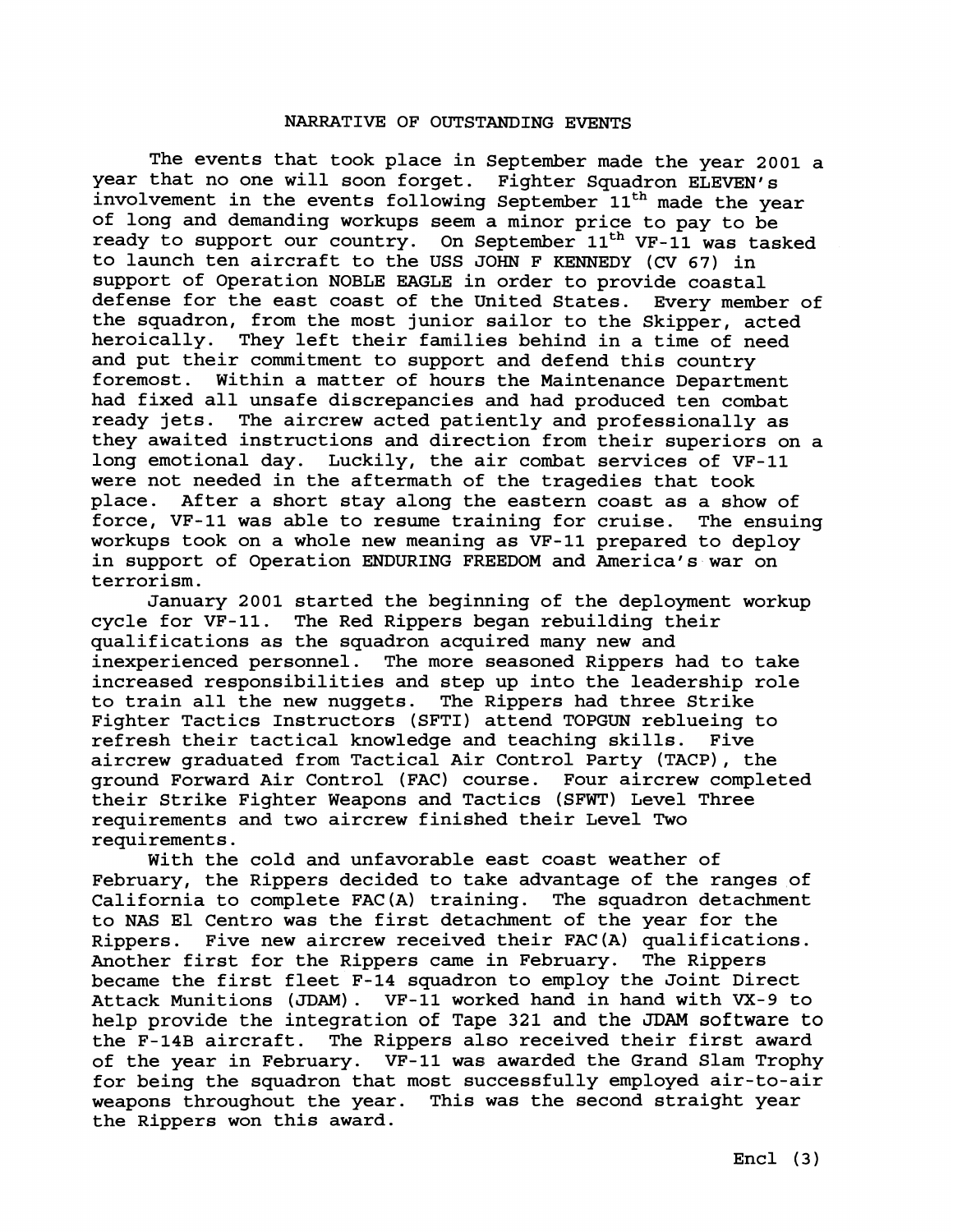March was a month mostly focused on unit level training. However, the Rippers also got their first chance of the year to get back to sea, helping the USS JOHN F KENNEDY (CV 67) attain their deck certification. This was an excellent opportunity for many of the new aircrew and flight deck personnel to gain some valuable "at sea" experience.

April and May brought the first of the two part, Strike Fighter Advanced Readiness Program (SFARP). Part one consisted of air-to-air tactics training. The Rippers spent a considerable amount of time in both the classroom and in the air refreshing and honing their skills. Also in April, the Rippers were honored to have their Maintenance Master Chief, AVCM(AW) selected as the Association of Naval Aviation's Maintenance Chief Petty Officer of the Year.

Part two of SFARP began in early June. The Rippers departed to NAS Fallon in order to take advantage of the incredible resources, ranges, and training that Naval Strike and Air Warfare Center (NSAWC) made available to the fleet. The training included air-to-ground weapon deliveries, surface-to-air counter tactics, and air-to-air combat training. During SFARP the Rippers qualified five SFWT Level Four aircrew.

July was highlighted by a three week detachment to the KENNEDY for TSTA I. The emphasis was to once again become familiar with carrier operations. The Rippers quickly gained their sea legs and were ready for more training.

August was a busy month with a change of command. CDR John Aquilino relieved CDR Milton Abner.

The month of September changed all of our lives and refocused our attention on the training at hand. After supporting Operation Noble Eagle, the Rippers continued with their scheduled training. The squadron completed TSTA **II/III** and then cruised south to the Puerto Rican operating area for five weeks to complete COMPTUEX. After several weeks at sea the Rippers were happy to return home to their loved ones. The country that the squadron returned to in October was not the same as the one they had left several weeks earlier. The Rippers were sincerely moved by all of the support that they and the rest of the military received from the community following September 11th.

November was a month of uncertainty for the squadron. The Rippers maintained their readiness for action at a moment's notice, not sure when they would be tasked to deploy. By the end of the month it became clear that the new deployment date would be after the start of the New Year, so the Rippers left for a three-week detachment to NAS Fallon. in order to finalize their pre-deployment air wing training. Before leaving for Fallon the Rippers attended the annual Fighter Fling banquet where they received the coveted "Mutha" Award, for being the most outstanding and spirited fighter squadron in the Navy and became the envy of all Tomcat squadrons.